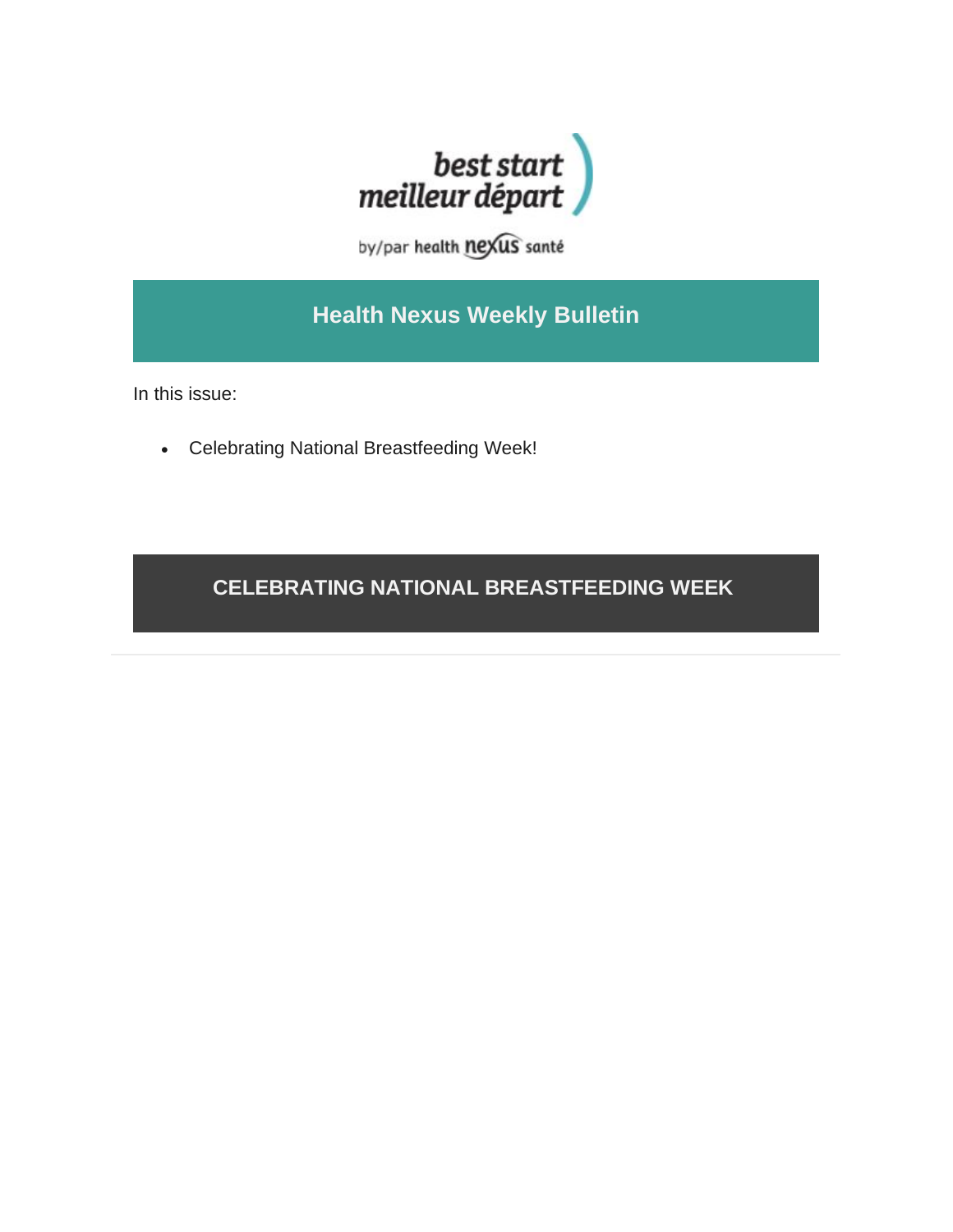

Health Nexus would like to join Canada in celebrating National Breastfeeding Week!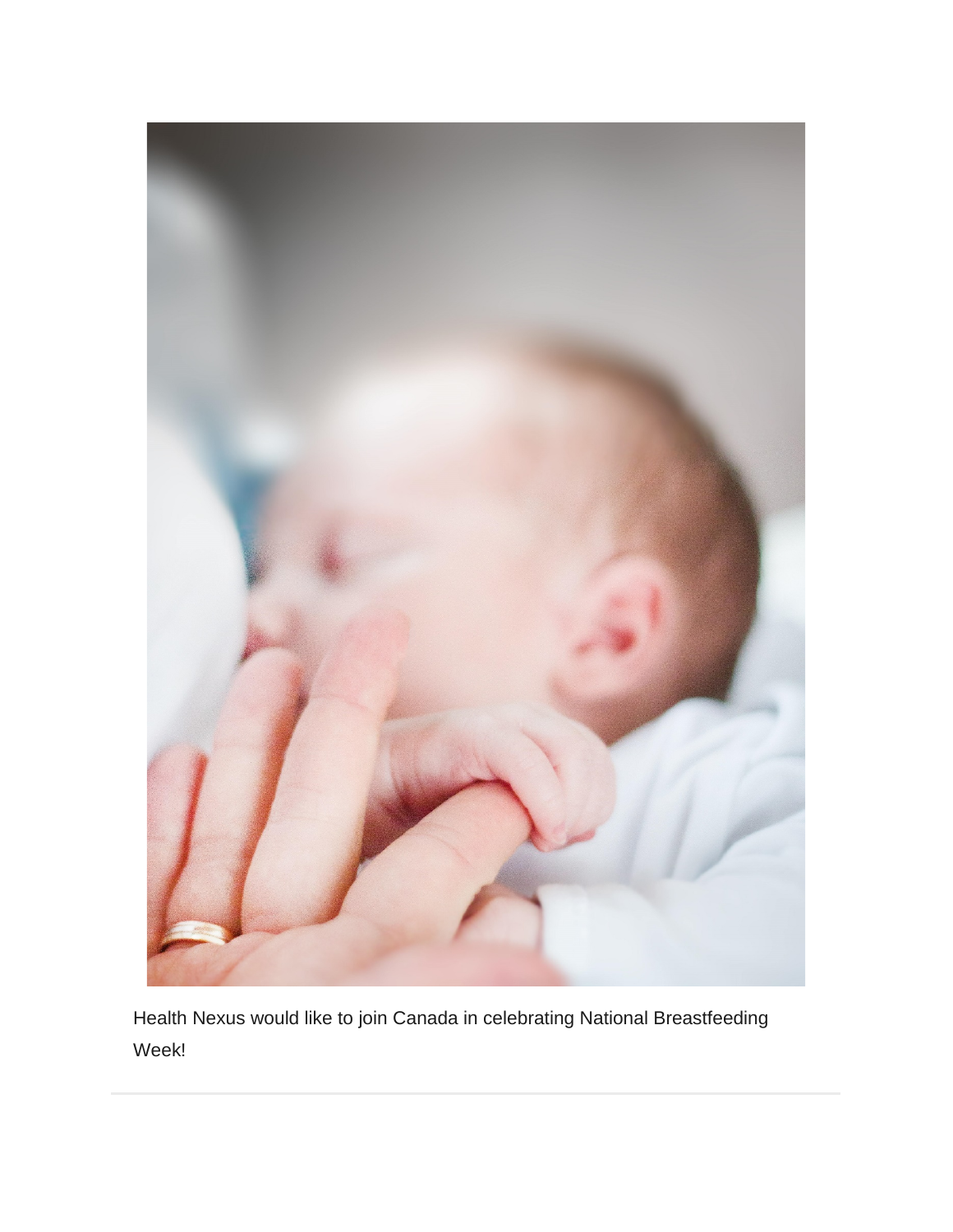Over many years, Health Canada and our most well-known program, Best Start, has developed numerous resources for expecting and new parents on breastfeeding topics.

## *Breastfeeding Matters - [an Important Guide to Breastfeeding for Women and their](https://resources.beststart.org/product/b04e-breastfeeding-matters-book/)*

*[Families](https://resources.beststart.org/product/b04e-breastfeeding-matters-book/)* resource was recently updated and provides new and future parents with information to support informed decision-making regarding breastfeeding, important things to know about breastfeeding, FAQs and where to get help.

Also, the providers can review and download the *[Breastfeeding Wellness Poster](https://resources.beststart.org/product/b50e-breastfeeding-wellness-posters/)  [Series.](https://resources.beststart.org/product/b50e-breastfeeding-wellness-posters/)* High-resolution files for printing are available for purchase and are currently free as a celebration of World Breastfeeding Week.

The Breastfeeding Wellness poster series was originally developed by the First [Nation Health Authority,](https://www.fnha.ca/WellnessSite/WellnessDocuments/FNHA-Breastfeeding-Wellness-Tips-For-Mothers.pdf) and adapted by Best Start by Health Nexus for Breastfeeding Week 2019. This series of 8 beautiful posters offers an Indigenous perspective on breastfeeding, with universal messages such as "*Breast milk is the first traditional food*" and "*Breast milk flows through our ancestors to our future generations.*" The posters are also available [in French.](https://resources.beststart.org/product/b50f-allaitement-et-bien-etre-affiches-en)

In addition, Best Start developed *[Breastfeeding Wellness Tip Sheet](https://resources.beststart.org/product/b49e-breastfeeding-wellness-tipsheet/)*. Sharing powerful messages of this tip sheet can support the information presented in the Breastfeeding Wellness poster series. The tip sheet is also available [in](https://resources.beststart.org/product/b49f-allaitement-et-bien-etre-fiche-conseil-en)  [French.](https://resources.beststart.org/product/b49f-allaitement-et-bien-etre-fiche-conseil-en)

To learn more about Health Nexus breastfeeding resources, visit *[here](https://resources.beststart.org/product-category/resources/breastfeeding/) or* contact us at [info@healthnexus.ca.](mailto:info@healthnexus.ca)